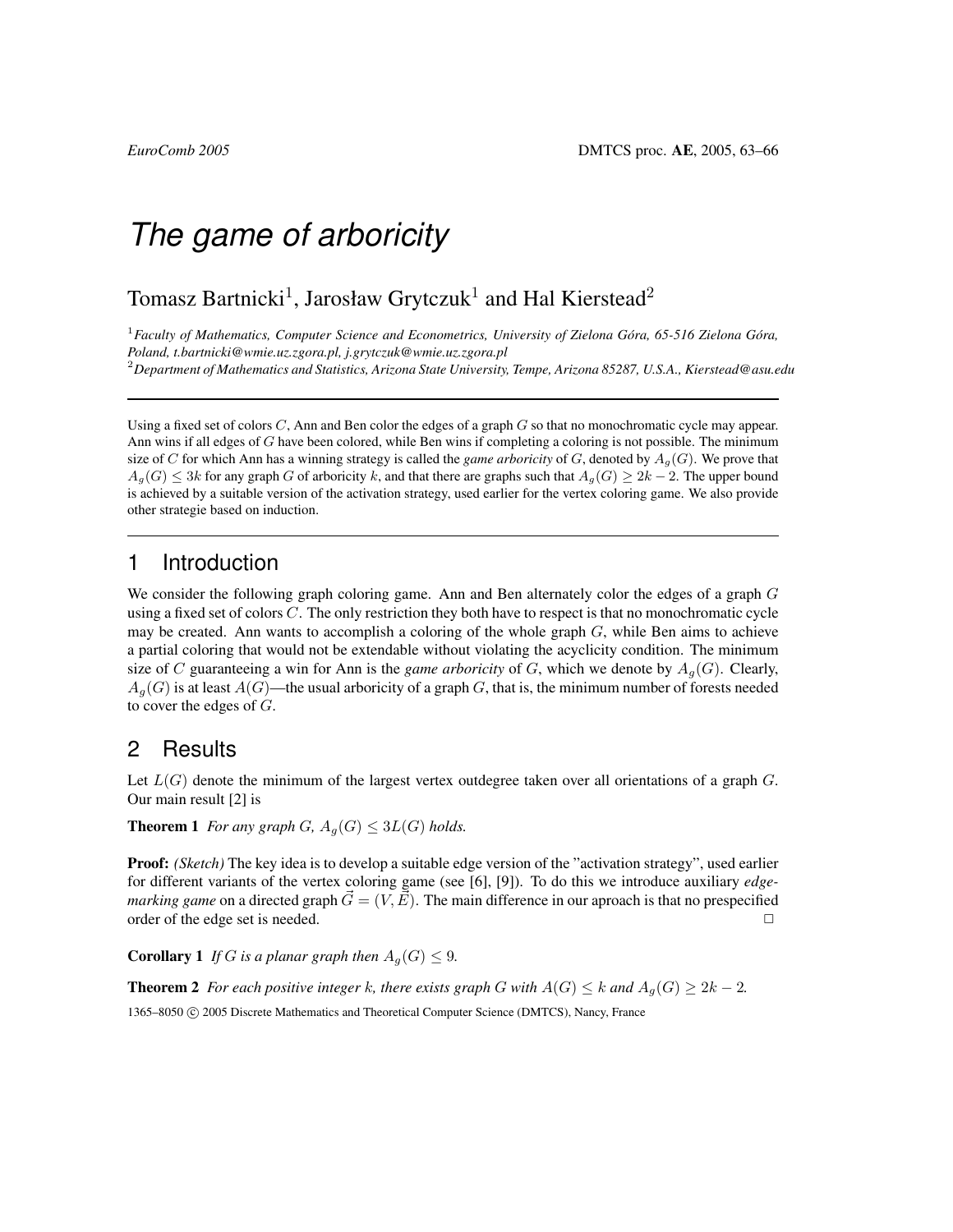**Proof:** *(Sketch)* We construct suitable graph G with  $A(G) = k$  and then we describe strategy for Ben. Let  $n = 2k$  be an even positive integer. Let  $H = (V \cup I, E)$  be a graph such that  $G[V] = K_n, G[I]$  is edgeless, and for each k-subset S of V there are  $k^2$  vertices in I whose neighborhood is S. We call this graph the k*-hedgehog*. The arboricity of the k-hedgehog is equal to k, but Ben has a strategy which forces at least  $2k - 2$  colors.  $\Box$ 

**Theorem 3** *If* G *is a* 2-degenerate graph then  $A<sub>g</sub>(G) \leq 2$ .

Proof: *(Sketch)* We shall prove it by induction on the number of edges. The induction step is based on the observation that each 2-degenerate graph G contains a *non-separable* pair of edges (such that each cycle through one of them contains the other one).  $\Box$ 

**Corollary 2** *If* G *is an outerplanar graph then*  $A_g(G) \leq 2$ *.* 

#### 3 Remarks

Our results show that  $A_q(G)$  behaves more tamely than  $\chi_q(G)$ . In fact, the difference between chromatic number  $\chi(G)$  and game chromatic number  $\chi_q(G)$  can be arbitrarily large already for bipartite graphs. Also some questions which are hard for the vertex game can be easily answered (at least for some classes of graphs) using our results. For instance, in [9] Zhu asked whether the fact that Ann wins the vertex game with k colors on a graph G implies that she wins with  $k + 1$  colors, too. At first glance the question looks like a joke—the more colors, the better for Ann. However, despite some efforts, no proof was supplied so far. For arboricity game Zhu's question has a positive answer for 2-degenerate graphs. Also a weaker version of the problem, which asks for a function  $f(k) > k$  such that Ann wins with  $f(k)$  colors provided she wins with k colors, is easily answered by our theorem, as we may take  $f(k) = 3k$ . A nice challenging problem would be to determine the game arboricity of planar graphs. The above result implies that  $A_q(G) \leq 9$  for any planar graph G which does not seem to be the best possible bound.

Let  $g(k)$  be the maximum of  $A_g(G)$  over all graphs of arboricity at most k. By our results we have  $2k - 2 \le g(k) \le 3k$ . It would be interesting to find out which of these two bounds is closer to the truth. The result of Theorem 3 suggest that perhaps the following conjecture holds.

**Conjecture 1**  $A_q(G) \leq d$ , for any d-degenerate graph G.

#### References

- [1] T. Bartnicki, J. Grytczuk, A note on the game chromatic index of graphs, submitted.
- [2] The game of arboricity, submitted.
- [3] H. L. Bodlaender, On the complexity of some coloring games, Internat. J. Found. Comput. Sci. 2 (1991), 133-147.
- [4] T. Dinski, X. Zhu, A bound for the game chromatic number of graphs. Discrete Math. 196 (1999), no. 1-3, 109–115.
- [5] M. Gardner, Mathematical games, Scientific American (1981).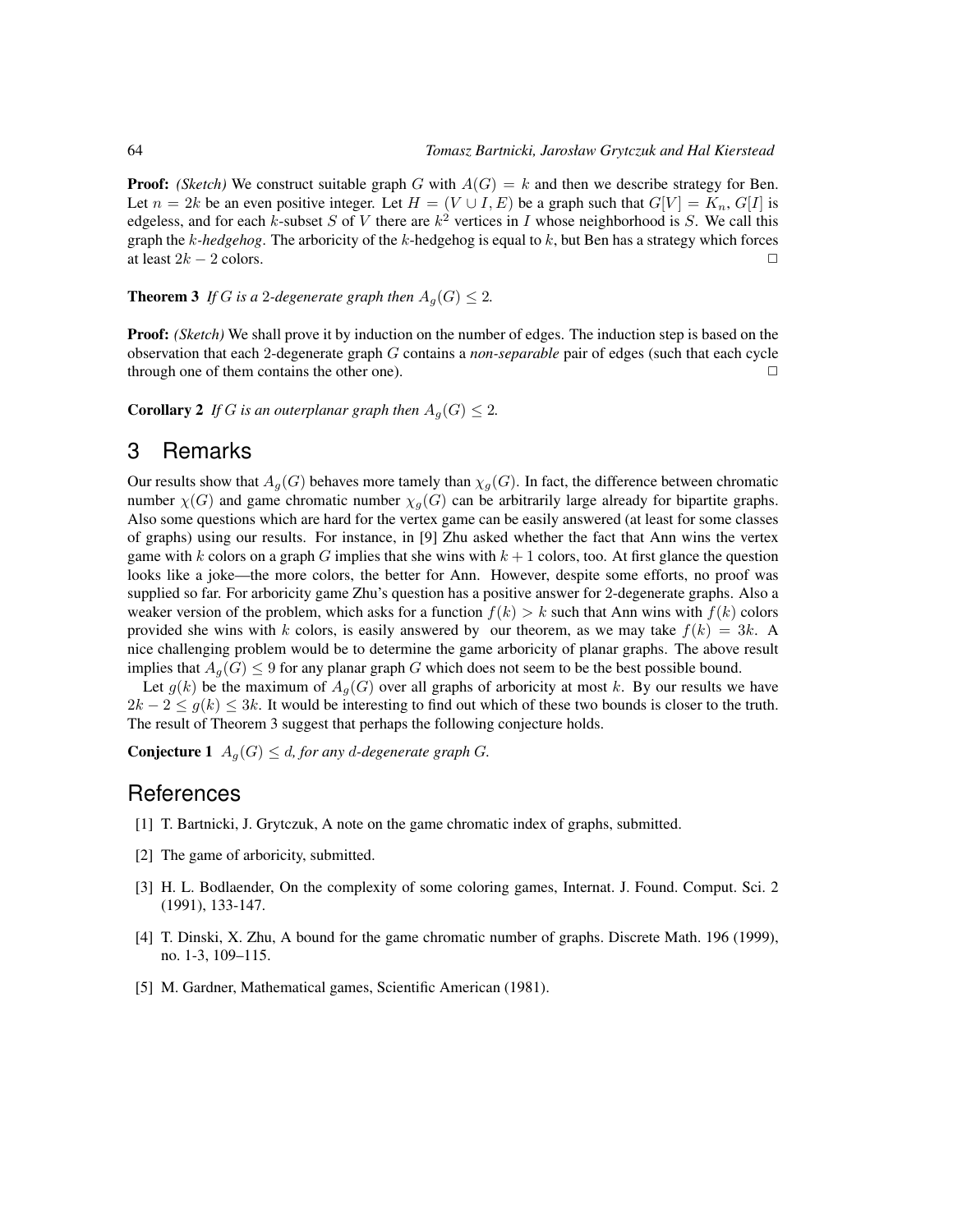- [6] H. A. Kierstead, A simple competitive graph coloring algorithm, J. Combinatorial Theory (B) 78 (2000), 57-68.
- [7] H. A. Kierstead, W. T. Trotter, Planar graph coloring with an uncooperative partner, J. Graph Theory 18, No. 6 (1994), 569-584.
- [8] H. A. Kierstead, D. Yang, Orderings of graphs and game coloring numbers, Order 20 (2003), 255- 264.
- [9] X. Zhu, The game coloring number of planar graphs, J. Combinatorial Theory (B) 75 (1999), 245- 258.
- [10] X. Zhu, Refined activation strategy for the marking game, preprint, 2003.